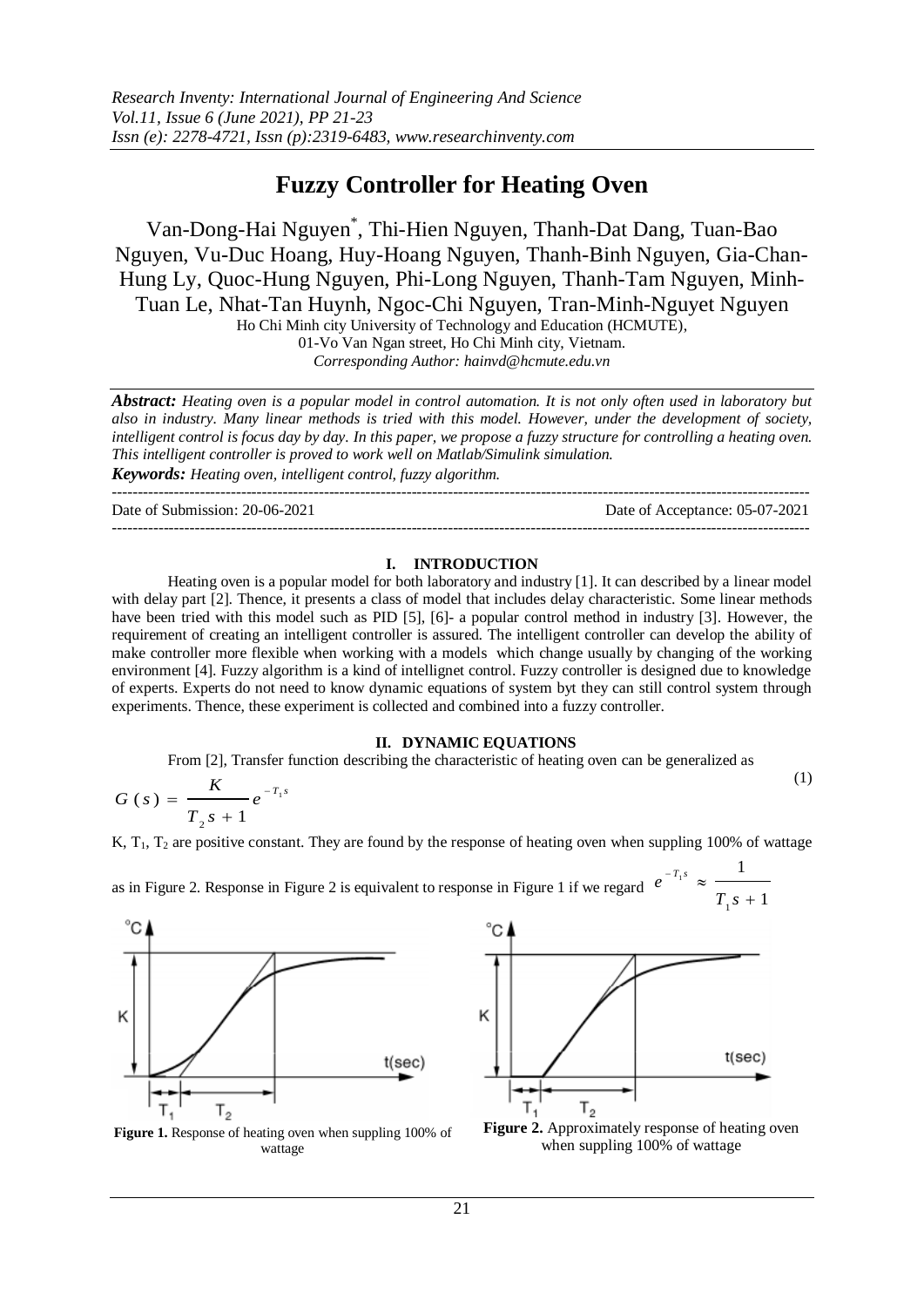# **III. FUZZY CONTROLLER**

The inputs of fuzzy block are:

+ error between setpoint and real response (sympollized as E)

+ The derivative of this error (sympolized as DE)

The otput of fuzzy block is the wattage to supply the heating oven (sympolized as u). Value of wattage is from 0 to 1.

Menbership functions of inputs and outputs are shown in [Figure 3,](#page-1-0) [Figure 4](#page-1-1) an[d Figure 5.](#page-1-2) Fuzzy rules are shown i[n Table 1.](#page-1-3)



<span id="page-1-0"></span>



<span id="page-1-3"></span><span id="page-1-1"></span>

**Table 1.** Fuzzy rules of fuzzy block

|   |                | DE         |           |            |
|---|----------------|------------|-----------|------------|
|   |                | DE<        | DE        | DE>(3)     |
|   |                | $-30)$     |           | O.         |
| E | $E<$ -         | Mm         | Mm        | <b>MTB</b> |
|   | $\frac{2}{20}$ |            |           |            |
|   | E              | Mm         | MT        | MM         |
|   |                |            | B         |            |
|   | E>2            | <b>MTB</b> | <b>MM</b> | MM         |
|   | 0              |            |           |            |

<span id="page-1-2"></span>**Figure 5.** Membership functions of u

From the information of designing fuzzy block of figures and table above, the control block for heating oven are designed as in [Figure 6](#page-1-4) below.



**Figure 6.** Control structurefor heating oven by fuzzy algorithm

<span id="page-1-4"></span>Description of blocks:

(1)-Setpoint or expected temperature

(2)-Derivative

(3),(4),(6)-Positive constants that have to be selected through experience

(5)-fuzzy block

(7)-Saturation block to limits the value from 0 to 1

(8)- Transfer function described in [\(1\)](#page-0-2)

(9)-Scope to show the comparation between valus of real response and set point